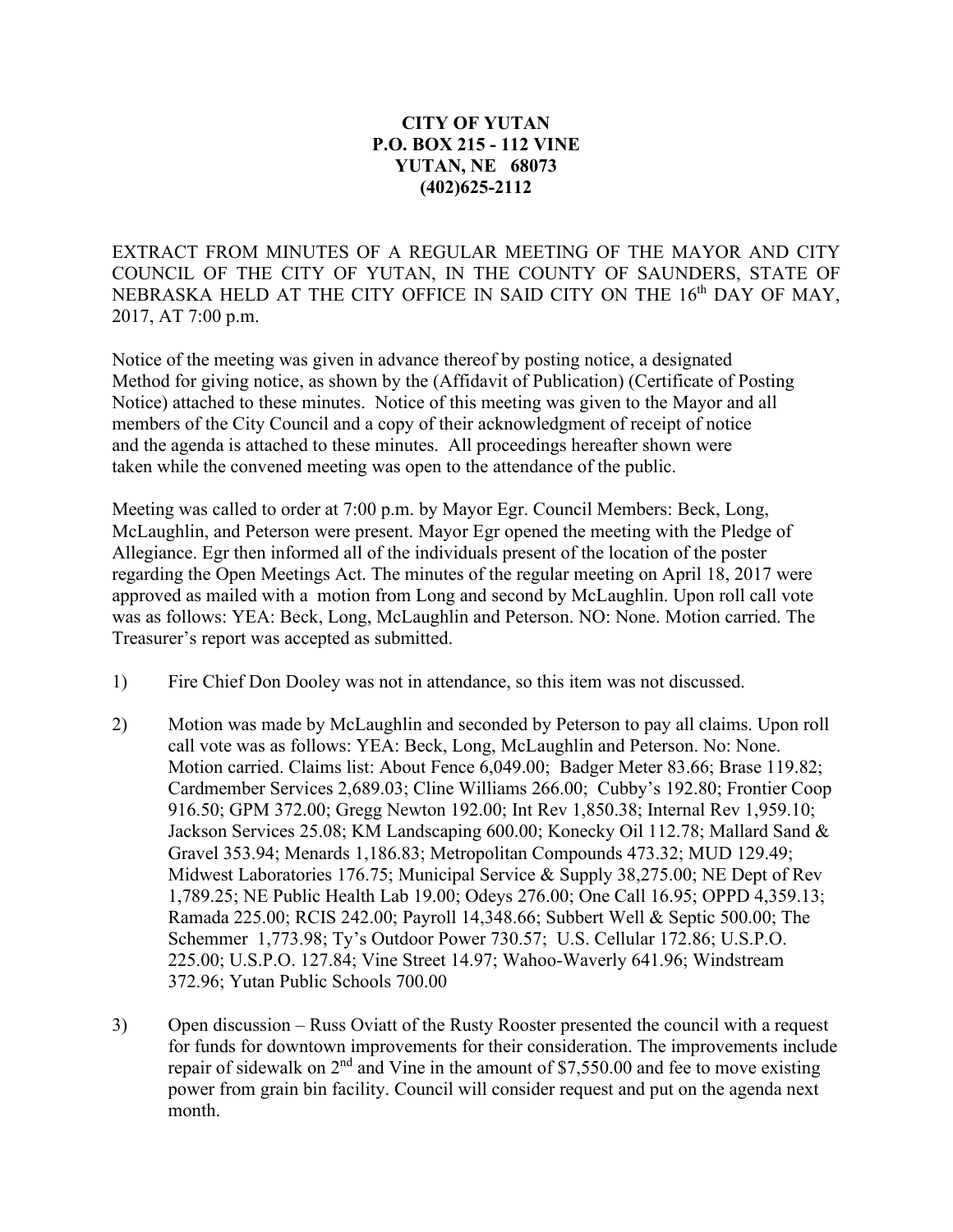- 4) Building permits #1463-1465 were submitted. A motion was made by McLaughlin and seconded by Peterson to approve permits #1463-#1465 as submitted. Upon roll call vote was as follows. YEA: Beck, Long, McLaughlin and Peterson. NO: None. Motion Carried.
- 5) Supervisors Reports were given.
- 6) ORDINANCE NO. 725—3rd reading—AN ORDINANCE AMENDING THE CITY OF YUTAN CHAPTER 8, SECTION 8-208 OF MUNICIPAL CODE BOOK AND AMENDING ORDINANCE 454 ADOPTED ON APRIL 18, 1995 REGARDING OPEN FIRES; WHEN ALLOWED. TO READ AS FOLLOWS: First Reading approved 2.21.2017, second reading was approved 3.21. 2017. A motion was made by Long and seconded by McLaughlin to adopt Ordinance #725. Upon roll call vote was as follows: YEA: Beck, Long, McLaughlin and Peterson. NO: None. Motion carried.
- 7) ORDINANCE NO. 726—2<sup>nd</sup> reading—AN ORDINANCE AMENDING THE CITY OF YUTAN COMPREHENSIVE PLAN ADOPTED BY REFERENCE PURSUANT TO THE YUTAN MUNICIPAL CODE BY CHANGING THE CURRENT COMPREHENSIVE PLAN AND ESTABLISHING NEW LONG-RANGE FUTURE GROWTH PLANS FOR THE CITY OF YUTAN, CHAPTER 10, ARTICLE 1 OF THE CITY OF YUTAN MUNICIPAL CODE; TO PROVIDE FOR THE REPEAL OF ANY ORDINANCE IN CONFLICT THEREWITH; TO PROVIDE FOR THE EFFECTIVE DATE THEREOF; AND TO ORDER THE PUBLICATION OF THE ORDINANCE IN PAMPHLET FORM. First reading approval 3.21.2017, Second reading approval 4.18.2017. A motion was made by Long and seconded by Beck to adopt Ordinance #726. Upon roll call vote was as follows: YEA: Beck, Long, McLaughlin and Peterson. NO: None. Motion carried.
- 8) Details of strategic plan were expanded on by Rian Harkins of SENDD which included the top five projects that were named in the 2014 survey and the past two town hall meetings. They included: 1) Attract/Retain family restaurant. 2) Community Center. 3) Nursing Home. 4) Police Involvement/ Presence. 5) Culvert on 2<sup>nd</sup> Street. He also expanded on goal and how to strive to achieve them. Council will review the plan and consider on next months' agenda.
- 9) Update on Yutan Trail Councilwoman Peterson expressed her concern regarding the City's preparedness for the upcoming Town Hall meeting on June  $8<sup>th</sup>$ .
- 10) A motion was made by McLaughlin and seconded by Beck to approve Mayor's appointment of Luke Woster to The Community Redevelopment Authority. Upon roll call vote was as follows: YEA: Beck, Long, McLaughlin and Peterson. NO: None. Motion carried.